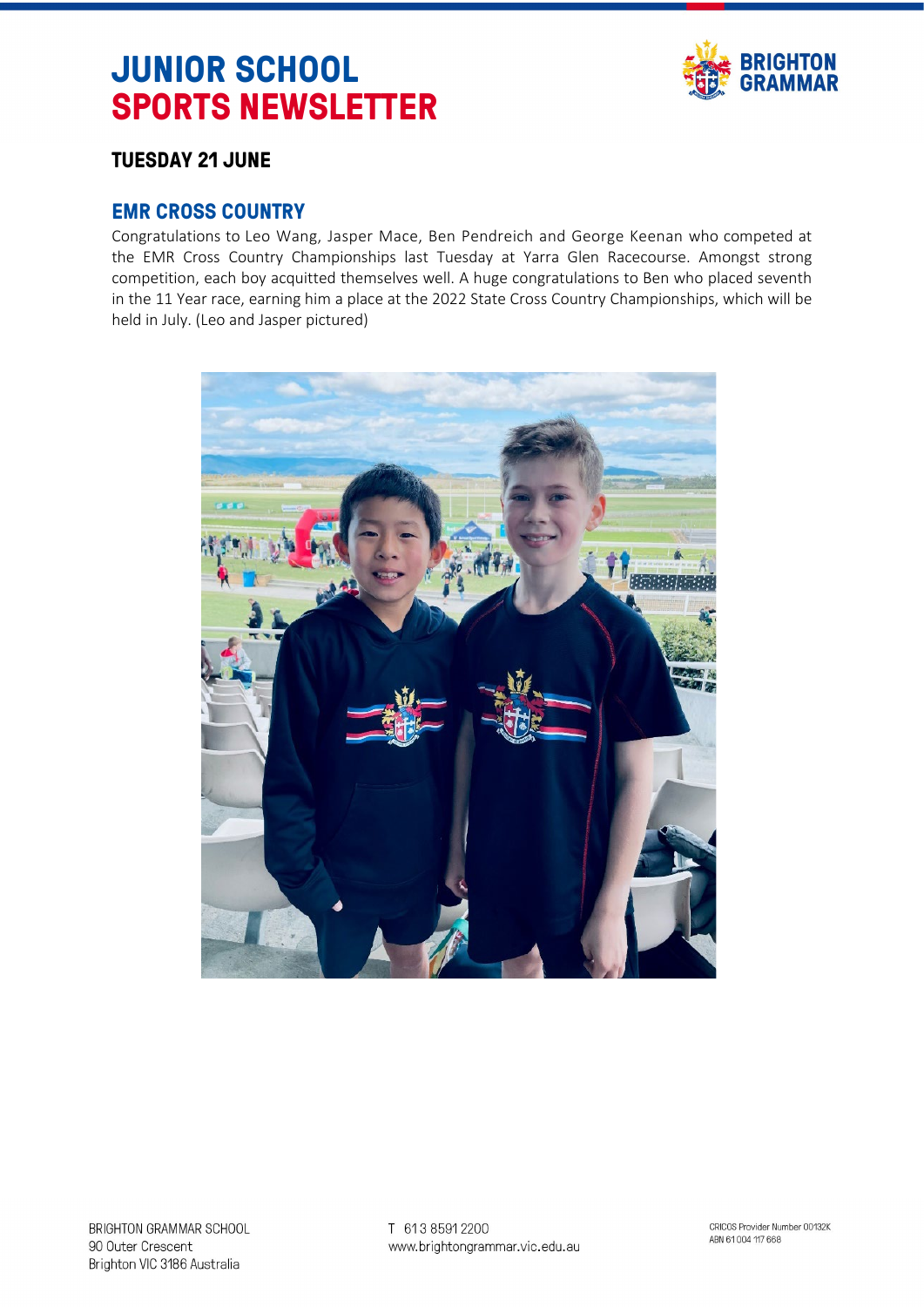

## **STUDENT ACHIEVEMENT - SSV TEAM VIC SPORTS TRIALS**

The trials process for boys trialling to make a School Sport Victoria Team Vic team has been running throughout Term 2. The first step in this process was internal trials at BGS in Term 1, with boys that BGS then endorsed able to attend further trials in each of the sports below. Congratulations to the following boys who attended and advanced through various levels of trials, putting their best foot forward in pursuit of a place in a Team Vic team:

## Basketball

Charlie McCormick, Gus Mastores, Rainer Giemza Hamilton - Region Trial.

## Football

Tom Haydon – Region, Conference, State Trial #1. Archer Ballantine – Region, Conference, State Trial #'s 1 & 2.

## Soccer

Leon Thomas – Region Trial. Ellis Cregan, Rudy Schnepf – Region, State Trial #1.

## Cricket

Archer Ballantine – Region Trial. Tom Haydon & Seb Dalrymple – Region, Conference Trial.

## **APS SPORT - IMPORTANT DATES**

Wednesday 20 July - Training for Term 3 Sports (1.30pm-3.20pm) Monday 25 July - APS (after school) Training commences for Year 5 – 3.20pm-4.30pm (Year 6 - Canberra) Wednesday 27 July - Term 3 Fixtures commence for Year 5, (Year 6 - Canberra) Monday 1 August - APS (after school) Training Year 5 – 3.20pm-4.30pm, Year 6 – 3.20-4.45pm Wednesday 3 August - Term 3 Fixtures for both Year 5 & 6

## **YEAR 3/4 SPORT**

Year 3/4 Sport will continue each Friday afternoon in Term 3 (2.00pm to 3.10pm). Boys will alternate between their chosen sport for the Term 3 SKC exchange and Athletics rotations. Details will be provided soon on any required equipment for boys' chosen SKC exchange sport.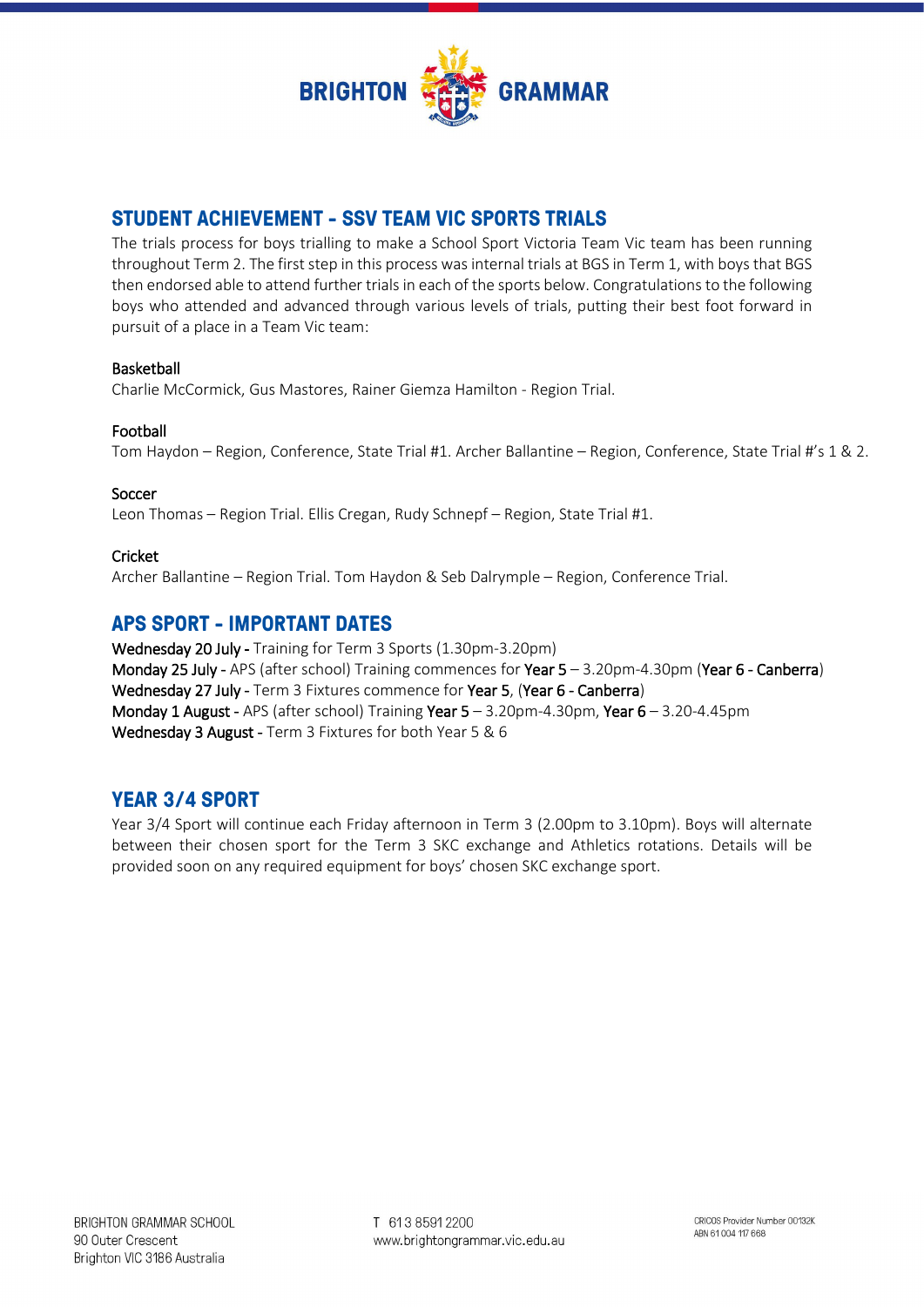

# **APS SPORT REPORTS – WEDNESDAY 15 JUNE**

## 6A Red Volleyball

On Wednesday 15 July, the 6A Red Volleyball team played against Xavier College. Both sides put up a good effort with each set being incredibly close. It was a very close match with the score being 2 sets all. By Elijah Pels

## 5B Volleyball

For this week's APS volleyball, we went to Melbourne Grammar School with the 6A Volleyball team. Our Volleyball game was a great match! We were very accurate with our serves, but we can need to continue improving our teamwork. Overall, we all played very well. We won 3 sets to 1, and we had an awesome time.

By Benny Li

#### 5B Football

On Wednesday 15 June, 5B Footy played Haileybury-Keysborough. The final scores were 41-33 in BGS favour. Haileybury put up a good fight but we were doing well with long kicks, strong tackles and running with the ball. Scores were level at 3/4 time - 27 to 27. Seb and Will both kicked amazing winning goals. We went in hard for the ball, the best we have all season, which won us the game. By Angus Stone

## 5/6 Lawn Bowls

Today, the Year 5 and 6 Lawn Bowls boys competed against each other in teams of three. We were very lucky to have a full game without any rain. Group 1 ended up with a score of 6-2, with the Year 5 boys winning. The second group resulted in a whopping 8-0, again with the Year 5 boys winning. It has been thrilling to see the boys improve in accuracy, power and overall skill as the term has progressed.



T 613 8591 2200 www.brightongrammar.vic.edu.au

CRICOS Provider Number 00132K ABN 61004 117 668